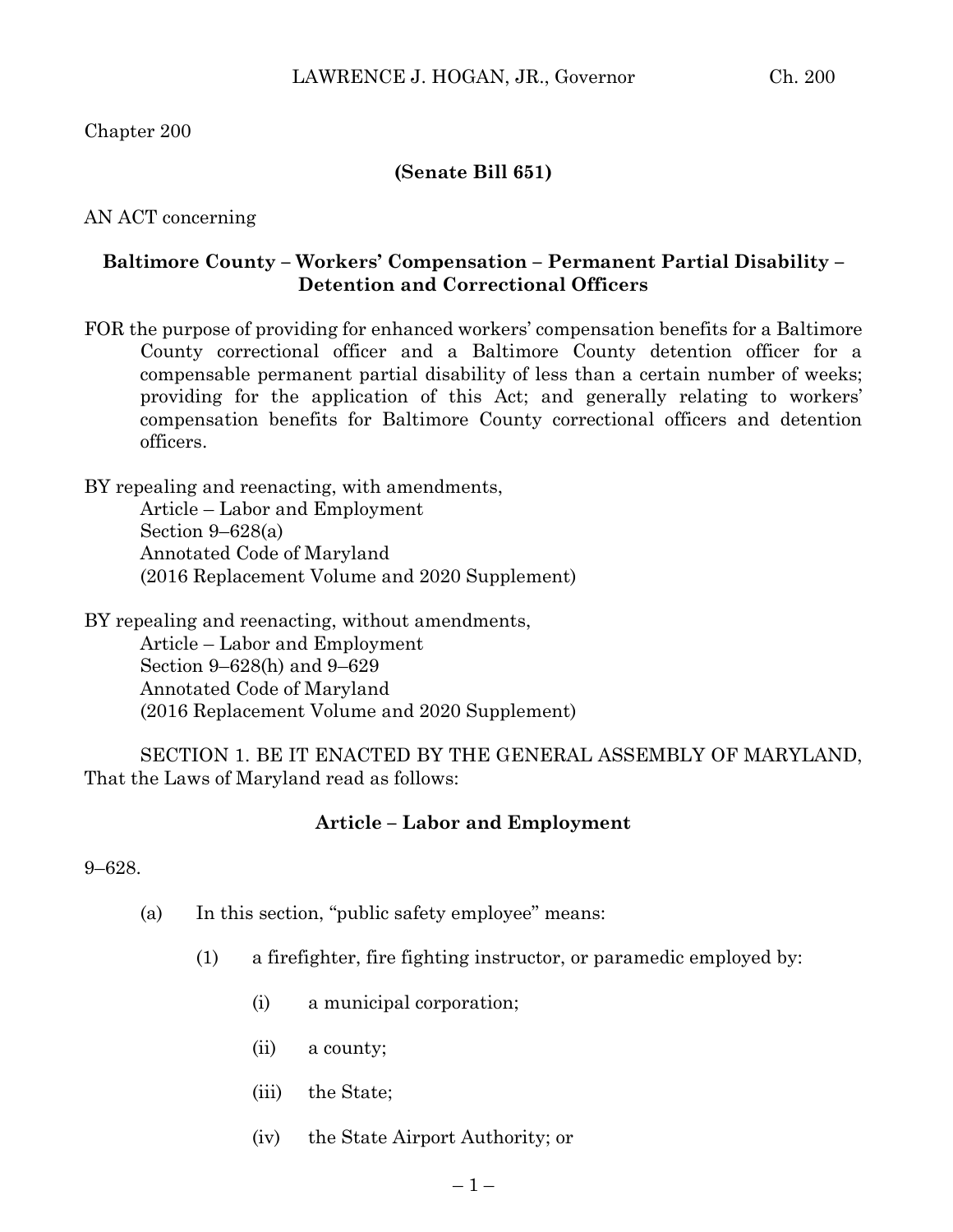(v) a fire control district;

(2) a volunteer firefighter or volunteer ambulance, rescue, or advanced life support worker who is a covered employee under § 9–234 of this title and who provides volunteer fire or rescue services to:

- (i) a municipal corporation;
- (ii) a county;
- (iii) the State;
- (iv) the State Airport Authority; or
- (v) a fire control district;
- (3) a police officer employed by:
	- (i) a municipal corporation;
	- (ii) a county;
	- (iii) the State;
	- (iv) the State Airport Authority;
	- (v) the Maryland–National Capital Park and Planning Commission;

or

- (vi) the Washington Metropolitan Area Transit Authority;
- (4) a Prince George's County deputy sheriff or correctional officer;
- (5) a Montgomery County deputy sheriff or correctional officer;
- (6) an Allegany County deputy sheriff;
- (7) a Howard County deputy sheriff;
- (8) an Anne Arundel County deputy sheriff or detention officer;

# (9) **A BALTIMORE COUNTY CORRECTIONAL OFFICER OR DETENTION OFFICER;**

**(10)** a Baltimore County deputy sheriff, but only when the deputy sheriff sustains an accidental personal injury that arises out of and in the course and scope of